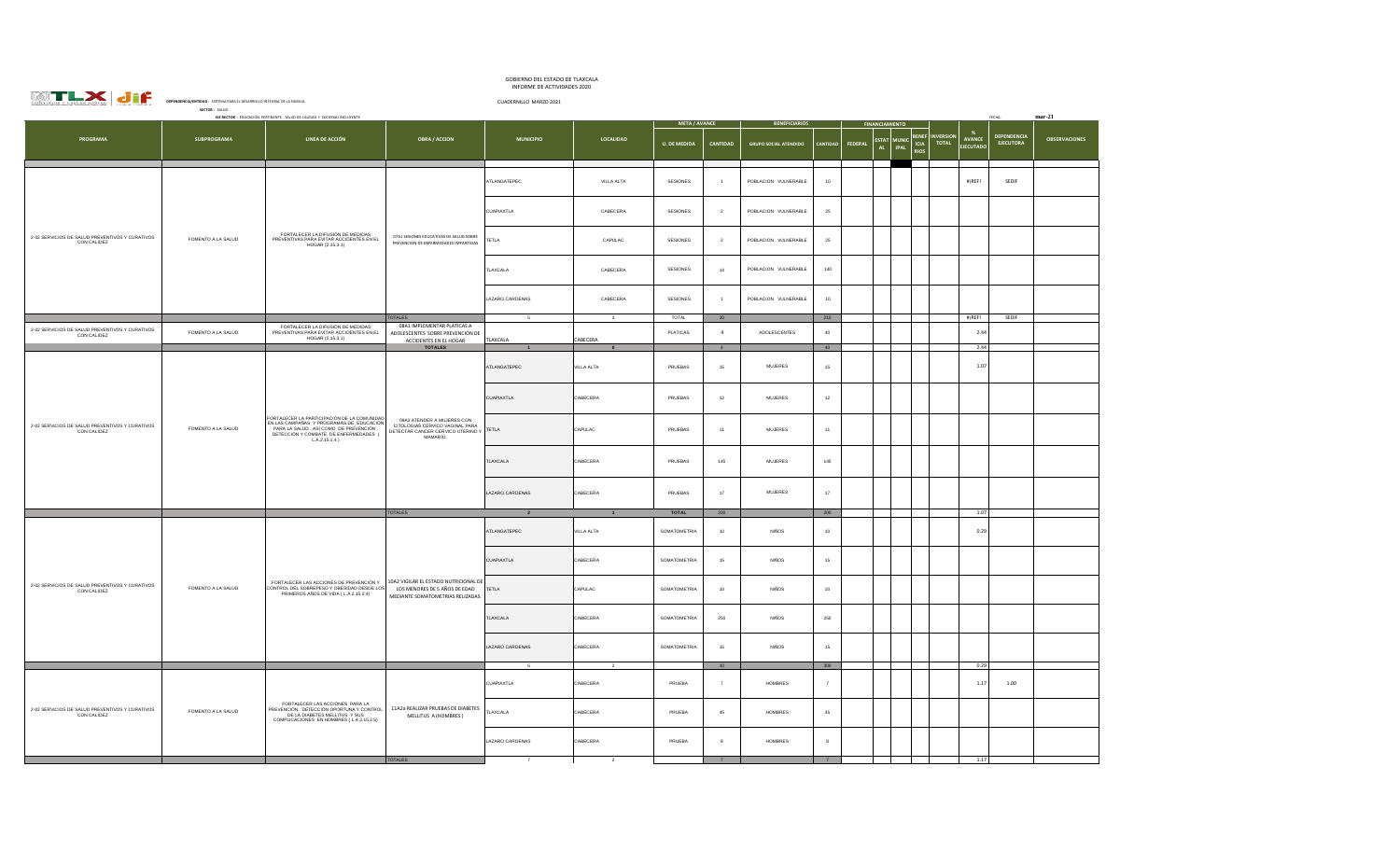|                                                                |                    |                                                                                                                                                                                                               |                                                                                                                            |                   |                   | <b>META / AVANCE</b> |                           | <b>BENEFICIARIOS</b>         |                          |                                                                                               |                                |                                         |                                        |                      |
|----------------------------------------------------------------|--------------------|---------------------------------------------------------------------------------------------------------------------------------------------------------------------------------------------------------------|----------------------------------------------------------------------------------------------------------------------------|-------------------|-------------------|----------------------|---------------------------|------------------------------|--------------------------|-----------------------------------------------------------------------------------------------|--------------------------------|-----------------------------------------|----------------------------------------|----------------------|
| PROGRAMA                                                       | <b>SUBPROGRAMA</b> | LINEA DE ACCIÓN                                                                                                                                                                                               | <b>OBRA / ACCION</b>                                                                                                       | <b>MUNICIPIO</b>  | LOCALIDAD         | <b>U. DE MEDIDA</b>  | CANTIDAD                  | <b>GRUPO SOCIAL ATENDIDO</b> | <b>ANTIDAE</b>           | BENEF<br><b>ESTAT</b><br><b>MUNIC</b><br>ICIA<br>FEDERAL<br><b>IPAL</b><br>AL.<br><b>RIOS</b> | <b>IVERSIO</b><br><b>TOTAL</b> | $\%$<br><b>AVANCE</b><br><b>JECUTAD</b> | <b>DEPENDENCIA</b><br><b>FIFCUTORA</b> | <b>OBSERVACIONES</b> |
|                                                                |                    |                                                                                                                                                                                                               |                                                                                                                            | ATLANGATEPEC      | <b>VILLA ALTA</b> | PRUEBA               | 13                        | <b>MUJERES</b>               | $13$                     |                                                                                               |                                | 0.94                                    | SEDIF                                  |                      |
| 2-02 SERVICIOS DE SALUD PREVENTIVOS Y CURATIVOS<br>CON CALIDEZ | FOMENTO A LA SALUD | FORTALECER LAS ACCIONES PARA LA<br>PREVENCIÓN, DETECCIÓN OPORTUNA Y CONTROL                                                                                                                                   | 11A2b REALIZAR PRUEBAS DE DIABETES                                                                                         | <b>CUAPIAXTLA</b> | CABECERA          | PRUEBA               | 18                        | <b>MUJERES</b>               | 18                       |                                                                                               |                                |                                         |                                        |                      |
|                                                                |                    | DE LA DIABETES MELLITUS Y SUS<br>COMPLICACIONES EN MUJERES (LA 2.15.2.5)                                                                                                                                      | MELLITUS A (MUJERES)                                                                                                       | LAXCALA           | CABECERA          | PRUEBA               | 90                        | <b>MUJERES</b>               | 90                       |                                                                                               |                                |                                         |                                        |                      |
|                                                                |                    |                                                                                                                                                                                                               | <b>TOTALES</b>                                                                                                             | LAZARO CARDENAS   | CABECERA          | PRUEBA               | 19                        | ${\tt MULERES}$              | 19<br>140                |                                                                                               |                                | 0.94                                    |                                        |                      |
|                                                                |                    |                                                                                                                                                                                                               |                                                                                                                            | $\overline{4}$    | $\blacksquare$    |                      | 140                       |                              |                          |                                                                                               |                                |                                         |                                        |                      |
|                                                                |                    |                                                                                                                                                                                                               |                                                                                                                            | TLANGATEPEC       | <b>VILLA ALTA</b> | MEDICION             | $13\,$                    | POBLACION VULNERABLE         | $13$                     |                                                                                               |                                | 0.32                                    | SEDIF                                  |                      |
| 2-02 SERVICIOS DE SALUD PREVENTIVOS Y CURATIVOS                | FOMENTO A LA SALUD | FORTALECER LAS ACCIONES PARA LA<br>PREVENCIÓN, DETECCIÓN OPORTUNA Y CONTROL<br>DE LA DIABETES MELLITUS Y SUS<br>COMPLICACIONES (LA 2.15.2.5)                                                                  | 12A2 FORTALECER LA PREVENCIÓN DE<br>HIPERTENSIÓN ARTERIAL MEDIANTE LA                                                      | CUAPIAXTLA        | CABECERA          | <b>MEDICION</b>      | 25                        | POBLACION VULNERABLE         | 25                       |                                                                                               |                                |                                         |                                        |                      |
| CON CALIDEZ                                                    |                    |                                                                                                                                                                                                               | TOMA DE PRESIÓN ARTERIAL A<br>POBLACIÓN VULNERABLE REALIZADA.                                                              | TLAXCALA          | CABECERA          | MEDICION             | 435                       | POBLACION VULNERABLE         | 435                      |                                                                                               |                                |                                         |                                        |                      |
|                                                                |                    |                                                                                                                                                                                                               |                                                                                                                            | LAZARO CARDENAS   | CABECERA          | <b>MEDICION</b>      | 27                        | POBLACION VULNERABLE         | 27                       |                                                                                               |                                |                                         |                                        |                      |
|                                                                |                    |                                                                                                                                                                                                               | 13A3 FORTALECER EL SISTEMA DE                                                                                              |                   |                   |                      | 500                       |                              | 500                      |                                                                                               |                                | 0.32                                    | SEDIF                                  |                      |
| 2-02 SERVICIOS DE SALUD PREVENTIVOS Y CURATIVOS<br>CON CALIDEZ | FOMENTO A LA SALUD | FORTALECER EL SISTEMA DE VIGILANCIA<br>EPIDEMIOLOGICA Y CONTROL DE ENFERMEDADES<br>EN EL ESTADO (2.15.2.1)                                                                                                    | /IGILANCIA EPIDEMIOLOGICA CON<br>INFORMES SOBRECASOS NUEVOS DE<br>ENFERMEDADES                                             | <b>TLAXCALA</b>   | CABECERA          | <b>INFORMES</b>      |                           |                              | $\overline{4}$           |                                                                                               |                                | 7.69                                    | SEDIF                                  |                      |
| 2-02 SERVICIOS DE SALUD PREVENTIVOS Y CURATIVOS<br>CON CALIDEZ | FOMENTO A LA SALUD | FORTALECER LOS PROGRAMAS DE UNIDADES<br>MEDICAS MOVILES PARA AUMENTAR EL ACCESO A<br>SERVICIOS EN ZONAS RURALES PARTICULARMENTE<br>(2.16, 1.6)                                                                | 14A3 REALIZAR JORNADAS DE SALUD EN<br>UNIDADES MOVILES CON SERVICIOS<br>INTEGALES EN ZONAS RURALES CON ALTA<br>MARGINACIÓN | TLAXCALA          | CABECERA          | JORNADAS             | $\overline{4}$<br>$\circ$ | POBLACION VULNERABLE         | $\overline{4}$<br>$\sim$ |                                                                                               |                                | 0.00                                    | SEDIF                                  |                      |
|                                                                |                    |                                                                                                                                                                                                               |                                                                                                                            |                   |                   |                      | $\,$ 0 $\,$               |                              | $\bullet$                |                                                                                               |                                | 0.00                                    |                                        |                      |
|                                                                |                    |                                                                                                                                                                                                               |                                                                                                                            | ATLANGATEPEC      | VILLA ALTA        | CONSULTAS            | 40                        | POBLACION VULNERABLE         | $40\,$                   |                                                                                               |                                | 0.55                                    | SEDIF                                  |                      |
|                                                                |                    |                                                                                                                                                                                                               |                                                                                                                            | CUAPIAXTLA        | CABECERA          | CONSULTAS            | 29                        | POBLACION VULNERABLE         | 29                       |                                                                                               |                                |                                         |                                        |                      |
|                                                                |                    |                                                                                                                                                                                                               |                                                                                                                            | ESPAÑITA          | ASILO             | CONSULTAS            | 20                        | POBLACION VULNERABLE         | 20                       |                                                                                               |                                |                                         |                                        |                      |
| 2-02 SERVICIOS DE SALUD PREVENTIVOS Y CURATIVOS<br>CON CALIDEZ | FOMENTO A LA SALUD | <b>ITENDER DE MANERA INTEGRAL Y COORDINADA LA</b><br>SALUD DE LA POBLACIÓN USUARIA BUSCANDO<br>MINIMIZAR LA INCIDENCIA DE COMPLICACIONES<br>ATRIBUIBLES A LA ATENCIÓN TARDÍA DE<br>PADECIMIENTOS(LA 2.17.1.3) | 15A3 OTORGAR CONSULTA EXTERNA DE<br>MEDICINA GENERAL, ODONTOLOGÍA<br>NUTRICIÓN Y OPTOMETRIA.                               | TETLA             | CAPULAC.          | CONSULTAS            | 26                        | POBLACION VULNERABLE         | 26                       |                                                                                               |                                |                                         |                                        |                      |
|                                                                |                    |                                                                                                                                                                                                               |                                                                                                                            | <b>TLAXCALA</b>   | CABECERA          | CONSULTAS            | 396                       | POBLACION VULNERABLE         | 396                      |                                                                                               |                                |                                         |                                        |                      |
|                                                                |                    |                                                                                                                                                                                                               |                                                                                                                            |                   | ASILO OCOTLAN     | CONSULTAS            |                           | POBLACION VULNERABLE         |                          |                                                                                               |                                |                                         |                                        |                      |
|                                                                |                    |                                                                                                                                                                                                               |                                                                                                                            | LAZARO CARDENAS   | CABECERA          | CONSULTAS            | 33                        | POBLACION VULNERABLE         | 33                       |                                                                                               |                                |                                         |                                        |                      |
|                                                                |                    |                                                                                                                                                                                                               |                                                                                                                            |                   |                   |                      | 550                       |                              | 550                      |                                                                                               |                                |                                         |                                        |                      |
|                                                                |                    |                                                                                                                                                                                                               |                                                                                                                            | APIZACO           | CABECERA          | SESIONES             |                           | ADULTOS MAYORES              | 50                       |                                                                                               |                                | 1.59                                    | SEDIF                                  |                      |
|                                                                |                    |                                                                                                                                                                                                               |                                                                                                                            |                   | CABECERA          | SESIONES             | 5                         | ADULTOS MAYORES              | 32                       |                                                                                               |                                | 1.02                                    | SEDIF                                  |                      |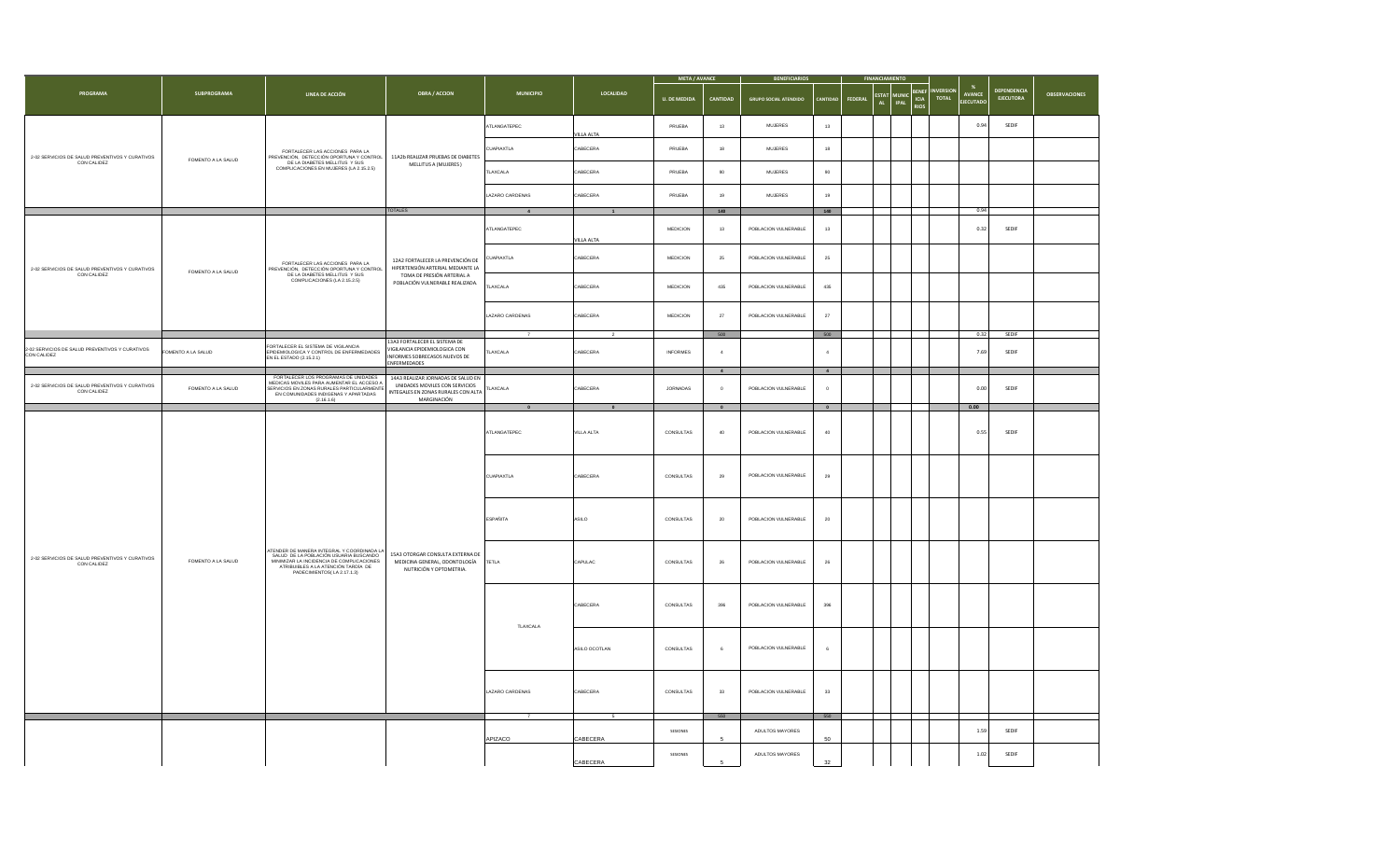|                                                                |                    |                                                                                                                                                                                                                                                                                                                                                                          |                                                                                               |                                                                            |                       | META / AVANCE       |                | <b>BENEFICIARIOS</b>         |                 |                    |                                   |                                                                       |                                               |                          |                      |  |  |
|----------------------------------------------------------------|--------------------|--------------------------------------------------------------------------------------------------------------------------------------------------------------------------------------------------------------------------------------------------------------------------------------------------------------------------------------------------------------------------|-----------------------------------------------------------------------------------------------|----------------------------------------------------------------------------|-----------------------|---------------------|----------------|------------------------------|-----------------|--------------------|-----------------------------------|-----------------------------------------------------------------------|-----------------------------------------------|--------------------------|----------------------|--|--|
| PROGRAMA                                                       | SUBPROGRAMA        | LINEA DE ACCIÓN                                                                                                                                                                                                                                                                                                                                                          | OBRA / ACCION                                                                                 | <b>MUNICIPIO</b>                                                           | LOCALIDAD             | <b>U. DE MEDIDA</b> | CANTIDAD       | <b>GRUPO SOCIAL ATENDIDO</b> | <b>CANTIDA</b>  | FEDERAL<br>AL      | <b>ESTAT MUNIC</b><br><b>IPAL</b> | <b>IVERSION</b><br><b>ENEF</b><br><b>TOTAL</b><br>ICIA<br><b>RIOS</b> | $\boldsymbol{\%}$<br>AVANCE<br><b>JECUTAD</b> | DEPENDENCIA<br>EJECUTORA | <b>OBSERVACIONES</b> |  |  |
|                                                                |                    |                                                                                                                                                                                                                                                                                                                                                                          |                                                                                               |                                                                            | SAN MARCOS            | SESIONES            | $\overline{4}$ | ADULTOS MAYORES              | $13\,$          |                    |                                   |                                                                       |                                               |                          |                      |  |  |
|                                                                |                    |                                                                                                                                                                                                                                                                                                                                                                          |                                                                                               |                                                                            | <b>CUAHULA</b>        | SESIONES            |                | ADULTOS MAYORES              | 15              |                    |                                   |                                                                       |                                               |                          |                      |  |  |
|                                                                |                    |                                                                                                                                                                                                                                                                                                                                                                          |                                                                                               | CALPULALPAN                                                                | SAN CRISTOBAL         | SESIONES            | $\overline{4}$ | ADULTOS MAYORES              |                 |                    |                                   |                                                                       |                                               |                          |                      |  |  |
|                                                                |                    |                                                                                                                                                                                                                                                                                                                                                                          |                                                                                               |                                                                            | SAN FELIPE            | SESIONES            |                | ADULTOS MAYORES              | 10              |                    |                                   |                                                                       |                                               |                          |                      |  |  |
|                                                                |                    |                                                                                                                                                                                                                                                                                                                                                                          |                                                                                               |                                                                            | GUSTAVO DIAZ ORDAZ    | SESIONES            | $\overline{4}$ | ADULTOS MAYORES              | $13\,$          |                    |                                   |                                                                       |                                               |                          |                      |  |  |
|                                                                |                    |                                                                                                                                                                                                                                                                                                                                                                          |                                                                                               |                                                                            | MAZAPA                | SESIONES            |                | ADULTOS MAYORES              | 10              |                    |                                   |                                                                       |                                               |                          |                      |  |  |
|                                                                |                    |                                                                                                                                                                                                                                                                                                                                                                          |                                                                                               |                                                                            | SAN MATEO             | SESIONES            | $\overline{4}$ | ADULTOS MAYORES              | 19              |                    |                                   |                                                                       |                                               |                          |                      |  |  |
|                                                                |                    |                                                                                                                                                                                                                                                                                                                                                                          |                                                                                               | EL CARMEN TEQUEXQUITLA                                                     | CABECERA              | SESIONES            |                | ADULTOS MAYORES              | $22\,$          |                    |                                   |                                                                       |                                               |                          |                      |  |  |
|                                                                |                    |                                                                                                                                                                                                                                                                                                                                                                          |                                                                                               |                                                                            | GUADALUPE IXCOTLA     | SESIONES            | $\sqrt{5}$     | ADULTOS MAYORES              | 33              |                    |                                   |                                                                       | 1.05                                          | SEDIF                    |                      |  |  |
|                                                                |                    |                                                                                                                                                                                                                                                                                                                                                                          |                                                                                               | CHIAUTEMPAN                                                                | COL. INDUSTRIAL       | SESIONES            |                | ADULTOS MAYORES              | 23              |                    |                                   |                                                                       | 0.73                                          | SEDIF                    |                      |  |  |
|                                                                |                    |                                                                                                                                                                                                                                                                                                                                                                          |                                                                                               |                                                                            | TEPATLAXCO            | SESIONES            | $\,$ 5         | ADULTOS MAYORES              | $\mathbf{24}$   |                    |                                   |                                                                       | 0.76                                          | SEDIF                    |                      |  |  |
|                                                                |                    |                                                                                                                                                                                                                                                                                                                                                                          |                                                                                               |                                                                            | <b>TETELA</b>         | SESIONES            |                | ADULTOS MAYORES              | 39              |                    |                                   |                                                                       | 1.24                                          | SEDIF                    |                      |  |  |
|                                                                |                    |                                                                                                                                                                                                                                                                                                                                                                          |                                                                                               |                                                                            | UNIDAD SANTA CRUZ     | SESIONES            | $\overline{4}$ | ADULTOS MAYORES              | 12              |                    |                                   |                                                                       | 0.38                                          |                          |                      |  |  |
|                                                                |                    |                                                                                                                                                                                                                                                                                                                                                                          |                                                                                               |                                                                            | EL LLANITO            | SESIONES            | $\mathbf{A}$   | ADULTOS MAYORES              | 13              |                    |                                   |                                                                       | 0.41                                          |                          |                      |  |  |
|                                                                |                    |                                                                                                                                                                                                                                                                                                                                                                          |                                                                                               |                                                                            |                       | CUAHUIXMATLAC       | SESIONES       | $\sqrt{5}$                   | ADULTOS MAYORES | 36                 |                                   |                                                                       |                                               | 1.15                     |                      |  |  |
|                                                                |                    |                                                                                                                                                                                                                                                                                                                                                                          |                                                                                               |                                                                            |                       |                     | XAXALA         | SESIONES                     |                 | ADULTOS MAYORES    | $\mathbf{^{24}}$                  |                                                                       |                                               |                          | 0.76                 |  |  |
|                                                                |                    |                                                                                                                                                                                                                                                                                                                                                                          |                                                                                               |                                                                            |                       |                     |                |                              |                 | <b>XOCHITEOTLA</b> | SESIONES                          | $\overline{4}$                                                        | ADULTOS MAYORES                               | 18                       |                      |  |  |
|                                                                |                    |                                                                                                                                                                                                                                                                                                                                                                          |                                                                                               |                                                                            | TLALCOAPAN            | SESIONES            | 5              | ADULTOS MAYORES              | 20              |                    |                                   |                                                                       | 0.64                                          |                          |                      |  |  |
|                                                                |                    |                                                                                                                                                                                                                                                                                                                                                                          |                                                                                               | <b>IXTENCO</b>                                                             | CABECERA              | SESIONES            | 5              | ADULTOS MAYORES              | $20\,$          |                    |                                   |                                                                       | 0.64                                          |                          |                      |  |  |
| 2-02 SERVICIOS DE SALUD PREVENTIVOS Y CURATIVOS<br>CON CALIDEZ | FOMENTO A LA SALUD | $\begin{array}{ l l } \hline \texttt{FORTALECER\,\,LOS\,\,PROGRAMAS\,\,DE\,\,ATENCION} & \texttt{16A4\,\,REALIZAR\,\,JORNADAS\,\,DE\,\,SEALUD\,\,ENHEGRALA\,\,A LA SALUD\,\,DELAINCHOOR CON\,\,   & \texttt{UNIDADEB}\,\,CONSE, RURALES, FURALES CON ALTACOS\nESQUEMAS DE ACTIVACION FISCAE. E INTEGRACION\n  & \texttt{MARGINACION} & \texttt{MARGINACION} \end{array}$ |                                                                                               | CONTLA DE JUAN CUAMATZI                                                    | SEGUNDA SECCION       | SESIONES            | $\overline{a}$ | ADULTOS MAYORES              | 17              |                    |                                   |                                                                       | 0.54                                          | SEDIF                    |                      |  |  |
|                                                                |                    |                                                                                                                                                                                                                                                                                                                                                                          |                                                                                               |                                                                            | CABECERA              | SESIONES            | 5              | ADULTOS MAYORES              | 30              |                    |                                   |                                                                       | 0.96                                          | SEDIF                    |                      |  |  |
|                                                                |                    |                                                                                                                                                                                                                                                                                                                                                                          |                                                                                               | TETLA DE LA SOLIDARIDAD                                                    | CAPULAC               | SESIONES            | $\overline{a}$ | ADULTOS MAYORES              | 14              |                    |                                   |                                                                       | 0.45                                          |                          |                      |  |  |
|                                                                |                    |                                                                                                                                                                                                                                                                                                                                                                          |                                                                                               |                                                                            | SANTA FE LA TROJE     | SESIONES            | 5              | ADULTOS MAYORES              | 13              |                    |                                   |                                                                       | 0.41                                          |                          |                      |  |  |
|                                                                |                    |                                                                                                                                                                                                                                                                                                                                                                          |                                                                                               |                                                                            | SAN HIPOLITO CHIMALPA | SESIONES            | 5              | ADULTOS MAYORES              | 10              |                    |                                   |                                                                       | 0.32                                          |                          |                      |  |  |
|                                                                |                    |                                                                                                                                                                                                                                                                                                                                                                          | SESIONES<br>SAN GABRIEL CUAHUTLA                                                              | 5                                                                          | ADULTOS MAYORES       | 10                  |                |                              |                 | 0.32               | SEDIF                             |                                                                       |                                               |                          |                      |  |  |
|                                                                |                    |                                                                                                                                                                                                                                                                                                                                                                          |                                                                                               | TLAXCALA<br>SESIONES<br>ADULTOS MAYORES<br>SAN GABRIEL CUAHUTLA<br>20<br>5 |                       | 0.64                |                |                              |                 |                    |                                   |                                                                       |                                               |                          |                      |  |  |
|                                                                |                    |                                                                                                                                                                                                                                                                                                                                                                          | ADULTOS MAYORES<br>SESIONES<br>COL ADOLFO LOPEZ<br>MATEOS<br>$\overline{a}$<br>$\overline{7}$ |                                                                            |                       | 0.22                | SEDIF          |                              |                 |                    |                                   |                                                                       |                                               |                          |                      |  |  |
|                                                                |                    |                                                                                                                                                                                                                                                                                                                                                                          |                                                                                               |                                                                            | LOMA XICOHTENCATL     | SESIONES            | 5              | ADULTOS MAYORES              | 13              |                    |                                   |                                                                       | 0.41                                          | SEDIF                    |                      |  |  |